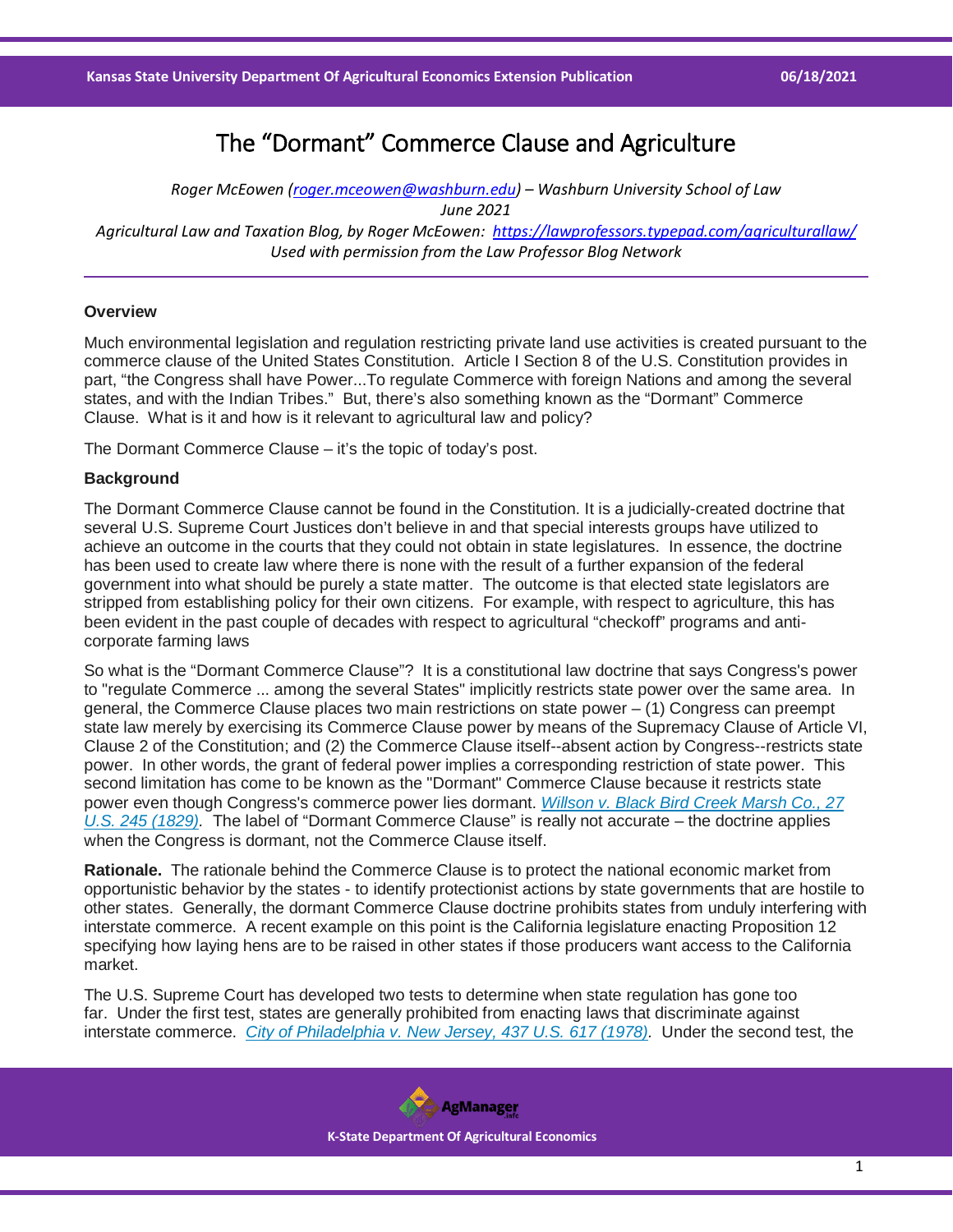Court balances the burden on interstate commerce against the state's interest in its regulation. *[Kassel v.](https://casetext.com/case/kassel-v-consolidated-freightways-corp?ref=ArRBZs!cWqWGi)  [Consolidated Freightways Corp., 450 U.S. 662 \(1981\).](https://casetext.com/case/kassel-v-consolidated-freightways-corp?ref=ArRBZs!cWqWGi)*

The Court has never held that discrimination between in-state and out-of-state commerce, without more, violates the Dormant Commerce Clause. Instead, the Court has explained that the Dormant Commerce Clause is concerned with state laws that both discriminate between in-state and out-of-state actors that compete with one another, *and* harm the welfare of the national economy. Thus, a discriminatory state law that harms the national economy is permissible if in-state and out-of-state commerce do not compete. *See, e.g., [General Motors Corp. v. Tracy, 117 S. Ct. 811, 824-26 \(1997\).](https://casetext.com/case/general-motors-corp-v-tracy?ref=ArRBZs!RbEqe0)*

Conversely, a state law that discriminates between in-state and out-of-state competitors is permissible if it does not harm the national economy. *[H.P. Hood & Sons, Inc. v. Du Mond, 336 U.S. 525 \(1949\).](https://casetext.com/case/hood-sons-v-du-mond?ref=ArRBZs!baDA8x)* That was the basis for the court's decision in the California Proposition 12 case mentioned above. In that case, *National Animal Meat Institute v. Becerra, 825 Fed. Appx. 518 (9th Cir. 2020), aff'g. sub. nom., [National Animal Meat Institute v. Becerra, 420 F. Supp. 3d 1014 \(C.D. Cal. 2019\),](https://casetext.com/case/n-am-meat-inst-v-becerra?ref=ArRBZs!Ej0zto)* Proposition 12 established minimum requirements on farmers to provide more space for egg-laying hens, breeding pigs, and calves raised for veal. Specifically, the law requires that covered animals be housed in confinement systems that comply with specific standards for freedom of movement, cage-free design and minimum floor space. The law identifies covered animals to include veal calves, breeding pigs and egg-laying hens. The implementing regulations prohibit a farm owner or operator from knowingly causing any covered animal to be confined in a cruel manner, as specified, and prohibits a business owner or operator from knowingly engaging in the sale within the state of shell eggs, liquid eggs, whole pork meat or whole veal meat, as defined, from animals housed in a cruel manner. In addition to general requirements that prohibit animals from being confined in a manner that prevents lying down, standing up, fully extending limbs or turning around freely, the measure added detailed confinement space standards for farms subject to the law.

Under Proposition 12, effective January 1, 2022, all pork producers selling in the California market must raise sows in conditions where the sow has 24 square feet per sow. The law also applies to meat processors – whole cuts of veal and pork must be from animals that were housed in accordance with the space requirements of Proposition 12. The plaintiff challenged Proposition 12 as an unconstitutional violation of the Dormant Commerce Clause by imposing substantial burdens on interstate commerce "that clearly outweigh any valid state interest." The trial court rejected the challenge, finding that the plaintiff failed to establish that the law discriminated against out-of-state commerce for the purpose of economic protectionism. On appeal, the appellate court affirmed. The appellate court determined that the trial court did not abuse its discretion in finding that the plaintiff was not likely to succeed on the merits of its Dormant Commerce Clause claim. The appellate court also stated that the plaintiff acknowledged that Proposition 12 was not facially discriminatory, and had failed to produce sufficient evidence that California had a protectionist intent in enacting the law. The appellate court noted the trial court's finding that the law was not a price control or price affirmation statute. Similarly, the appellate court held that the trial court did not abuse its discretion in holding that Proposition 12 did not substantially burden interstate commerce because it did not impact an industry that is inherently national or requires a uniform system of regulation. The appellate court noted that the law merely precluded the sale of meat products produced by a specific method rather than burdening producers based on their geographic location.

Unfortunately, the Supreme Court has been careless in applying the anti-discrimination test, and in many cases, neither of the two requirements--interstate competition or harm to the national economy--is ever mentioned. *See, e.g., [Hughes v. Oklahoma, 441 U.S. 322 \(1979\).](https://casetext.com/case/hughes-v-oklahoma-2?ref=ArRBZs!1p3trB)* The reason interstate competition goes unstated is obvious – in most cases the in-state and out-of-state actors compete in the same market. But, the reason that the second requirement, harm to the national economy, goes unstated is because the Court simply assumes the issue away. Specifically, the Court assumes that discrimination between in-state and out-of-state competitors necessarily harms the welfare of the national economy, making the second

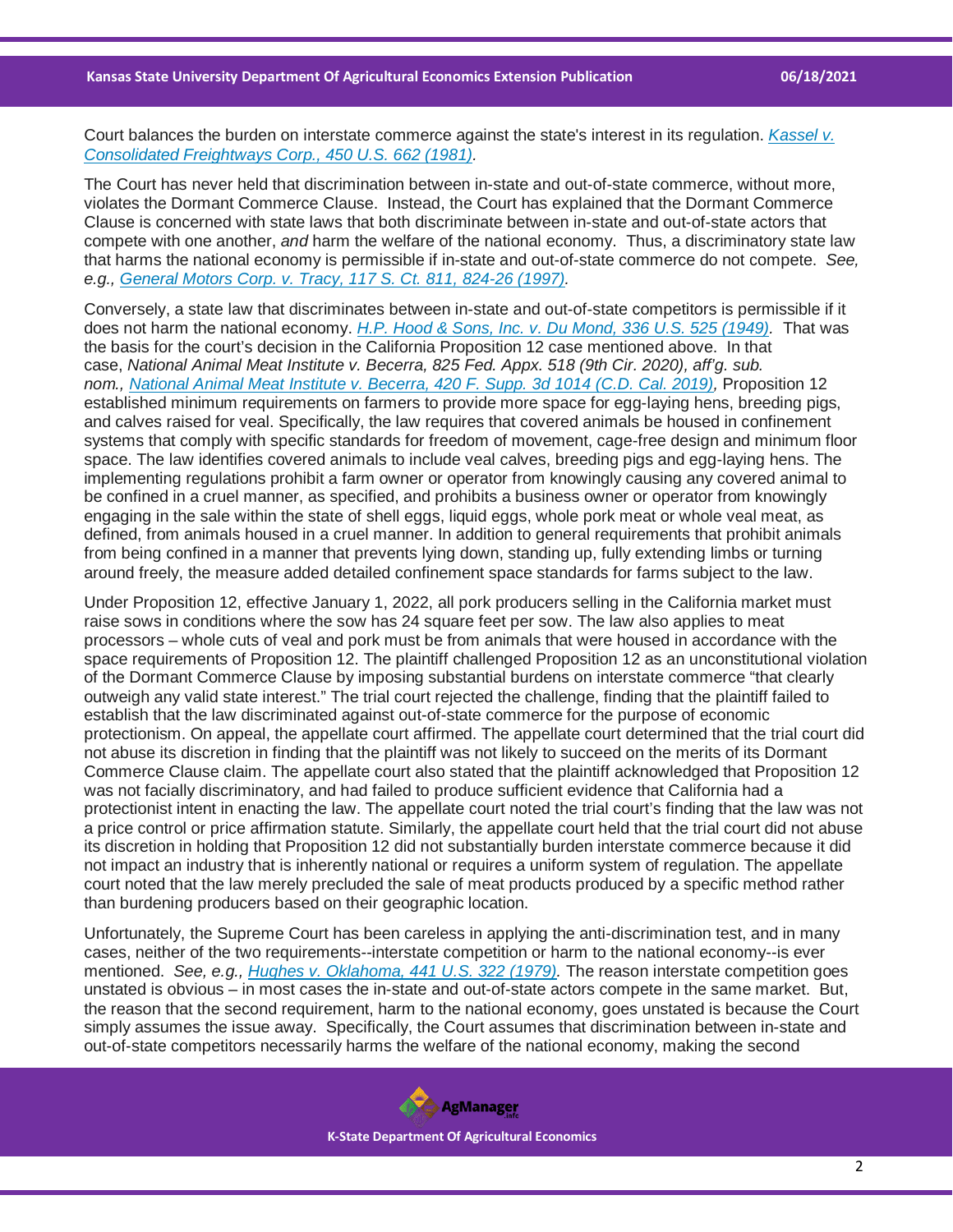requirement superfluous. The Court simply assumes that free competition among rational economic actors will necessarily improve the national economy. In other words, the Court assumes that individuals can have no impact on the results of the market, and that the rational pursuit of individual self-interest will result in society being better off. But, this is an incorrect assumption – and it's the primary reason for the existence of anti-trust laws, including the Packers and Stockyards Act, and the real reason behind why, historically, some states have taken action to enact corporate farming laws.

For example, assume that Mary goes to the grocery store to buy steak for Sunday dinner. Mary will evaluate the information that is available in the marketplace by comparing the prices of the different brands along with her perception of their various qualities. Based on her analysis, she will decide which steak product to buy. Price and quality are set by the market, and Mary does not act strategically – she does not take into account any future behavior of the meat department manager or the supplier. However, the purchasing agent for the grocery store who buys meat from suppliers not only considers price and quality, but also the supplier's future behavior. The purchasing agent will want to know whether the supplier is likely to breach a contract with the grocery store which would result in empty shelves and lost sales. If a breach is anticipated, the purchasing agent may refuse to deal with the supplier regardless of price and quality. So, the purchasing agent will act strategically by considering how the supplier is anticipated to behave. The outcome is that Mary may not actually be getting the best deal that she otherwise could.

Economic theory has a blind spot for strategic behavior – it does not address situations in which people anticipate another's future conduct. It simply assumes that free competition among rational actors will be efficient. But, the presence of strategic behavior undermines that assumption. That's where the legal system comes in - to establish appropriate legal rules to provide incentives or disincentives for appropriate economic conduct.

#### **Application**

So what does all of this mean? Why is this relevant? The application is that, in some cases, states act strategically. That is, they act in response to the anticipated behavior of other states. In these situations, it is incorrect for any court to build economic assumptions about free competition into its Dormant Commerce Clause anti-discrimination test. In these cases, state discrimination between in-state and out-of-state competitors may actually improve national welfare.

With that much said, in recent years, the most conservative Justices on the Supreme Court have argued for the complete elimination of the dormant Commerce Clause. Former Chief Justice Rehnquist, and former Justice Scalia as well as the most senior member of the current Supreme Court, Justice Thomas, believe that not only is there no textual basis for the Dormant Commerce Clause, but that it actually contradicts, and therefore directly undermines, the Constitution's carefully established textual structure for allocating power between federal and state governments. In a dissent joined by Rehnquist and Scalia, Justice Thomas concluded: "The negative Commerce Clause has no basis in the text of the Constitution, makes little sense, and has proved virtually unworkable in application." *[Camps Newfound/Owatonna, Inc. v. Town of Harrison,](https://casetext.com/case/camps-newfoundowatonna-inc-v-town-of-harrison?ref=ArRBZs!UmT6Ti)  [117 S. Ct. 1590, 1615 \(1997\).](https://casetext.com/case/camps-newfoundowatonna-inc-v-town-of-harrison?ref=ArRBZs!UmT6Ti)*

How would the Court rule on a Dormant Commerce Clause case if it were to have one? Who knows? But, using the Dormant Commerce Clause to strike down state legislation impacting agriculture, would lead to an expansion of the federal government, a reduction of the role of state legislatures to set policy for their citizens and a further push down the path of globalization. *See McEowen, Roger A., South Dakota Amendment E Ruled Unconstitutional – Is There a Future for Legislative Involvement in Shaping the Structure of Agriculture?, 37 Creighton Law Review, 285 (2004).* The recent inclusion by the current Administration of including a provision in federal legislation purporting to provide economic relief from the virus barring states from using the funds to enact tax breaks at the state level is an example of the expansion of the power of the federal government over states.